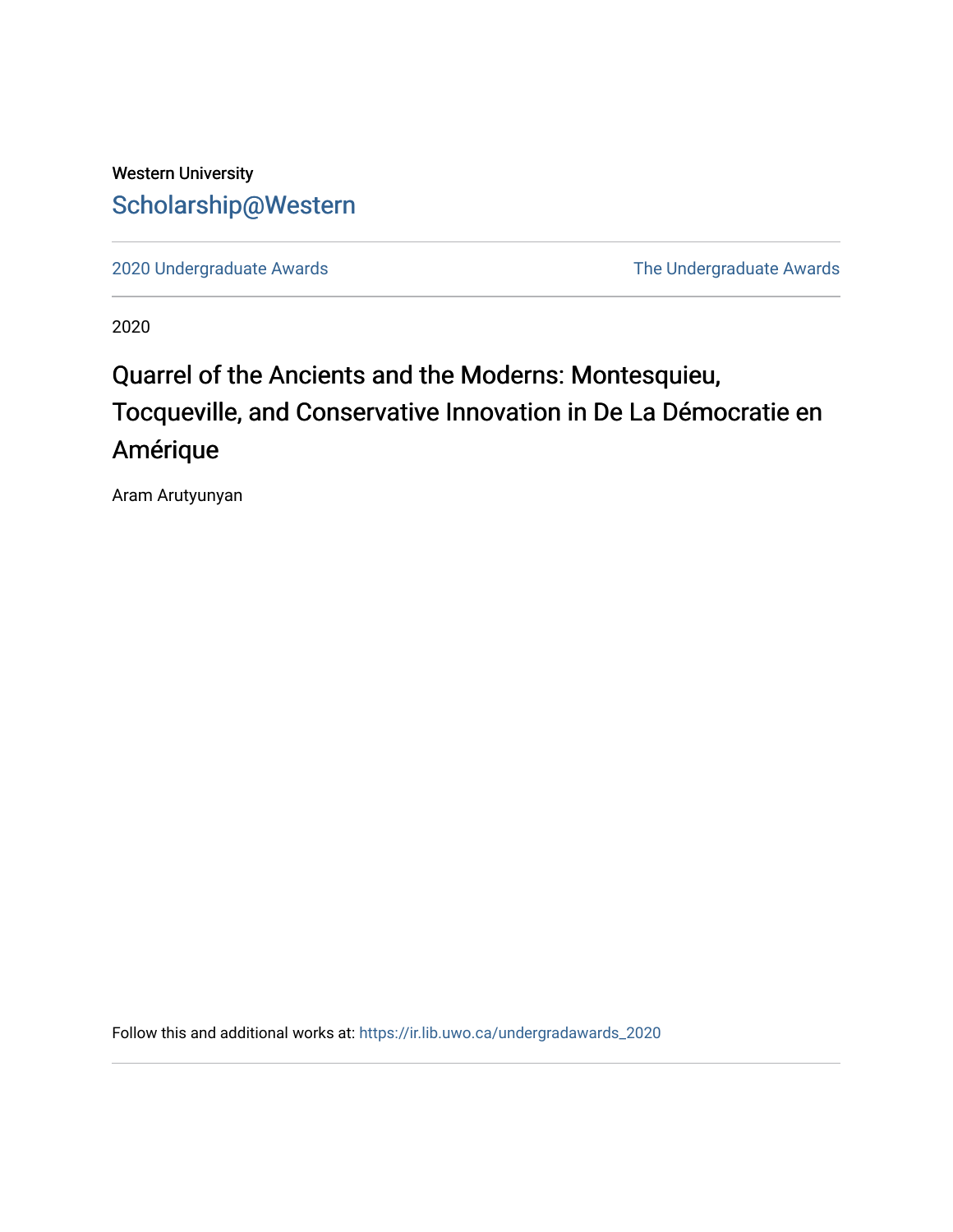Quarrel of the Ancients and the Moderns:

Montesquieu, Tocqueville, and Conservative Innovation in *De La Démocratie en Amérique*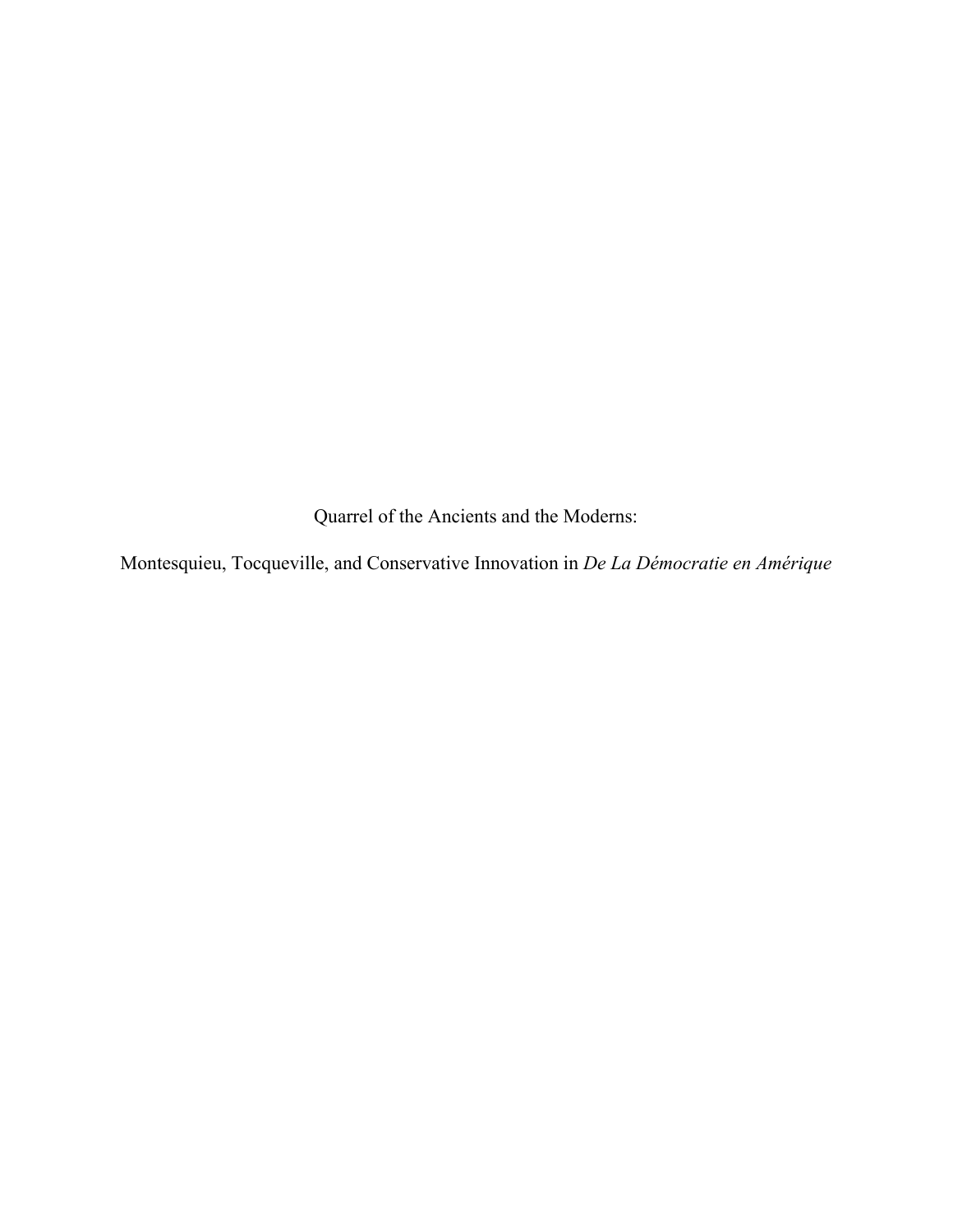#### **Abstract**

Despite the preeminence of his name within the annals of modern political thought, little is known definitively about the ideological beliefs of Alexis de Tocqueville. His two-volume publication, *De La Démocratie en Amérique* (*On Democracy in America*), is revered as a guiding work of the American republican tradition. Conservatives claim him as a defender of their cause, whereas liberals claim him a champion of their own. As a project of intellectual history, this paper attempts to penetrate the veil subtly covering Tocqueville's nuanced ideological convictions insofar as they can be ascertained from his *Démocratie*. What can be said with confidence is that Tocqueville owes a great debt to his eighteenth-century predecessor, Baron de Montesquieu, and his principal work of political philosophy, *De l'esprit des loix* (*The Spirit of the Laws*). This paper coins the unique concept of *conservative innovation*, first suggested by Montesquieu and later elaborated upon by De Tocqueville, to describe the reconciliation of traditionally conservative and traditionally liberal elements within a society. By individually dissecting and then comparing the authors' works, the two are revealed to have advocated for moderation in a state regardless of its form of government—be it monarchy, democracy, or despotism. Moreover, Tocqueville is deemed to favor a form of moderate liberal democracy which is perfected and persisted through the reincorporation of aristocratic mœurs (virtues, manners, ideals) in both political and civil society. This is Tocqueville's philosophy of conservative innovation in modern society. Ultimately, I have chosen to undertake this project in order to piece together a hitherto deficient intellectual history, whereby both liberals and conservatives may be married to an idea greater than themselves: that is, pluralism.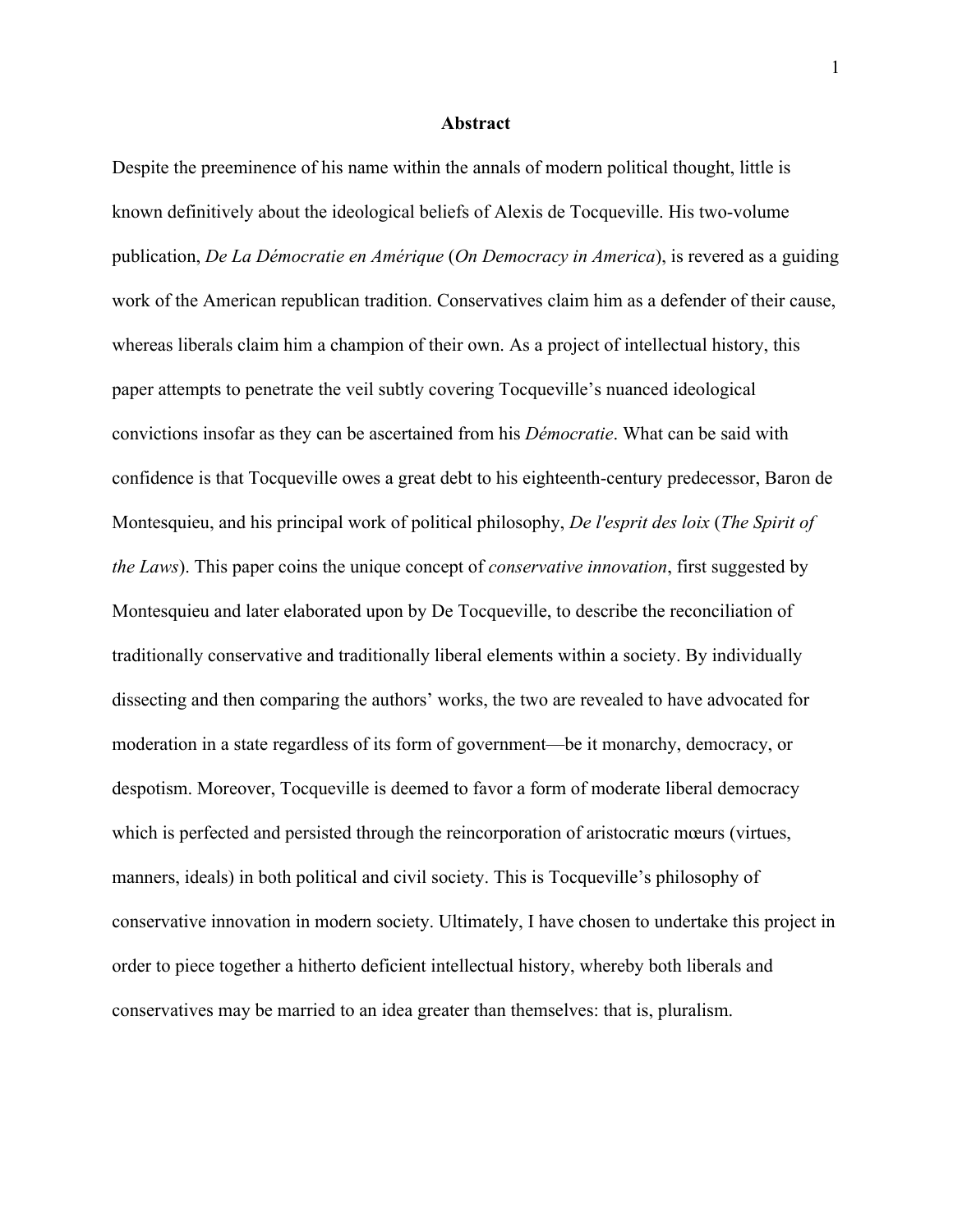#### Quarrel of the Ancients and the Moderns:

### Montesquieu, Tocqueville, and Conservative Innovation in *De La Démocratie en Amérique*

The spirit of how best to care after posterity is encapsulated in the words of Lt. Gen. James G. Harbord: "The roads you travel so briskly lead out of dim antiquity, and you study the past chiefly because of its bearing on the living present and its promise for the future."<sup>1</sup> Alexis de Tocqueville was a man caught between two worlds since the French Revolution had dissolved the old aristocracy. As a member of this class, he chose not to vanish but to adapt. More than that, he sought to fill the void left in the sociopolitical apparatus previously at the core of French life. From the very onset of his political career, he hoped to signal to the peoples of France and Europe a *point de départ* from the abstract utopian discourse littering post-revolutionary continental thought.<sup>2</sup> Tocqueville's new approach would be comparative, analytical, and focused as much on the spirit of the peoples and their times, as on any regime they may comprise.<sup>3</sup> Moreover, great emphasis would be placed on reincorporating certain values and sensations of past human orders: ideally not their institutions, but their mœurs. As Marvin Zetterbaum highlights, "He [De Tocqueville] saw no incompatibility in refusing to judge the superiority of one social condition over the other, and at the same time, striving to perfect the one destined to triumph."<sup>4</sup> It is here where the degree of Montesquieu's influence on Tocqueville's thought must be appreciated. This paper will argue that key aspects of Tocqueville's interpretation of

<sup>1</sup> *United States of America Congressional Record Proceedings and Debates of the 78th Congress: First Session*, vol. 89-Part 9 (Washington, D.C.: U.S. Government Printing Office, 1943), A171. <sup>2</sup> Cheryl Welch, *De Tocqueville* (Oxford: Oxford University Press, 2001), 13.

<sup>3</sup> Ibid.

<sup>4</sup> Marvin Zetterbaum, "Tocqueville: Neutrality and the Use of History." *The American Political Science Review* 58, no. 3 (1964): 611. doi:10.2307/1953136.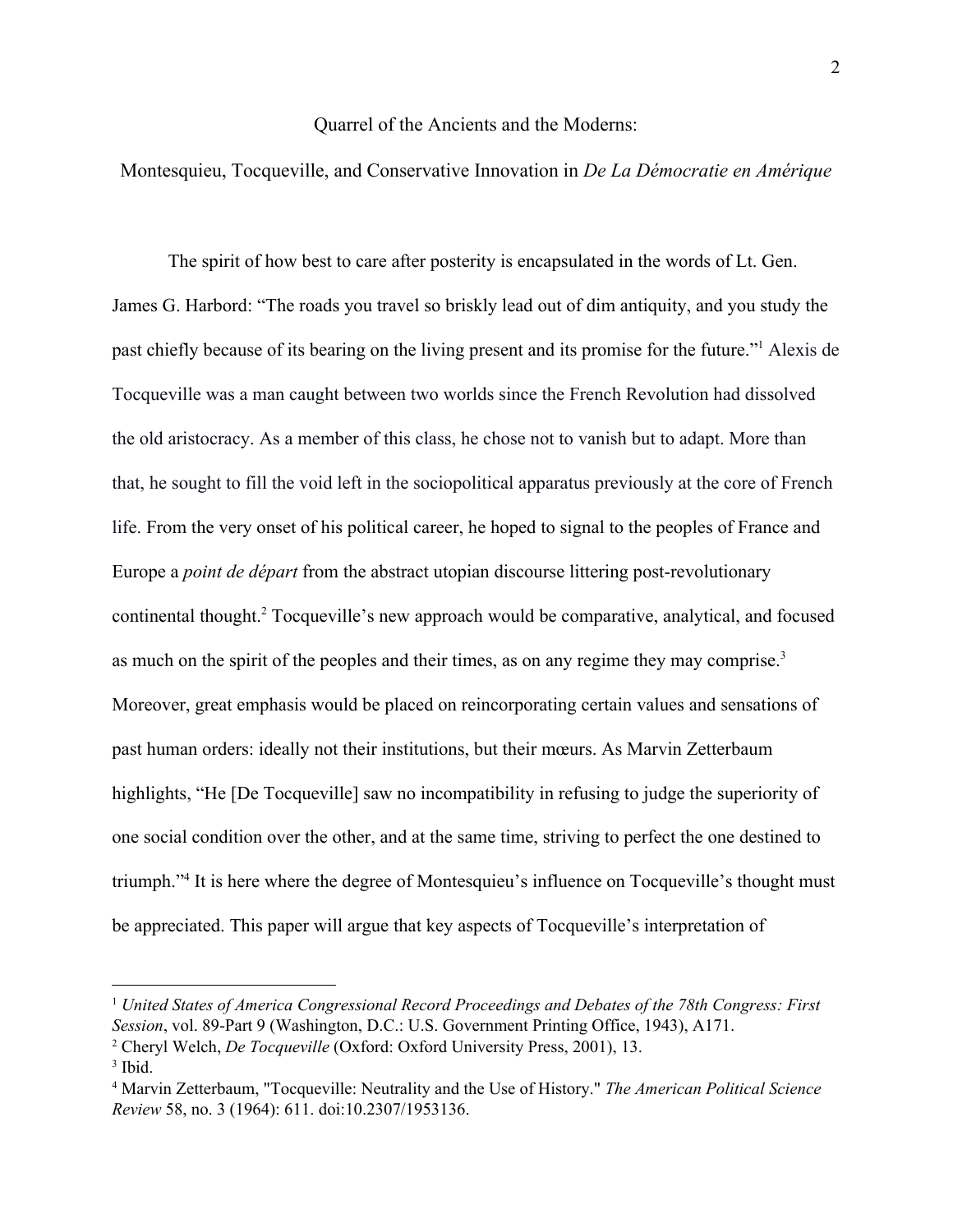American government and society in *De La Démocratie en Amérique* are influenced by Montesquieu's ideology of *conservative innovation*, as found in *De l'esprit des loix*. First, I will consider these influences on Tocqueville's attempts at reconciling the apparent dichotomy between democratic and aristocratic ideals of moderate political liberty when mitigating tyranny. Then, I will consider Montesquieu's influence in Tocqueville's reconciliation of individualism and traditional societal collectivism in the quest for moderate liberal democracy.

Broadly speaking, Montesquieu's belief in regime pluralism forms the foundation of Tocqueville's approach to the moderation of political liberty endangered by looming tyranny. Naturally, political liberty is the opposite of tyranny. Montesquieu defines political liberty as "having the power to do what one should want to do, and in no way being constrained to do what one should not want to do."<sup>5</sup> This suggests the need for stable and perpetual counterbalances to the centralized authority, wherever it may reside: with the aristocratic nobility or the democratic majority. The effects of these counterbalancing forces can be referred to as moderation. In his concern for moderation, Montesquieu hopes to check the abuses of the sovereign power in a state. This line of argument leads into his declaration that neither democracy nor aristocracy are "free states by their nature."<sup>6</sup>

With that said, it is by subtly advocating for conservative innovation that Montesquieu, and later Tocqueville, sets about achieving moderation in a regime. For the purposes of this paper, conservative innovation is to be defined as the revival of aristocratic mœurs in a modern democratic context. Specifically, conservative innovation aims to achieve moderation in a state

<sup>5</sup> Montesquieu et al., *Montesquieu: The Spirit of the Laws* (Cambridge: Cambridge University Press, 1989), 155.

<sup>6</sup> Keegan Callanan, *Montesquieu's Liberalism and the Problem of Universal Politics* (Cambridge: Cambridge University Press, 2018), 128.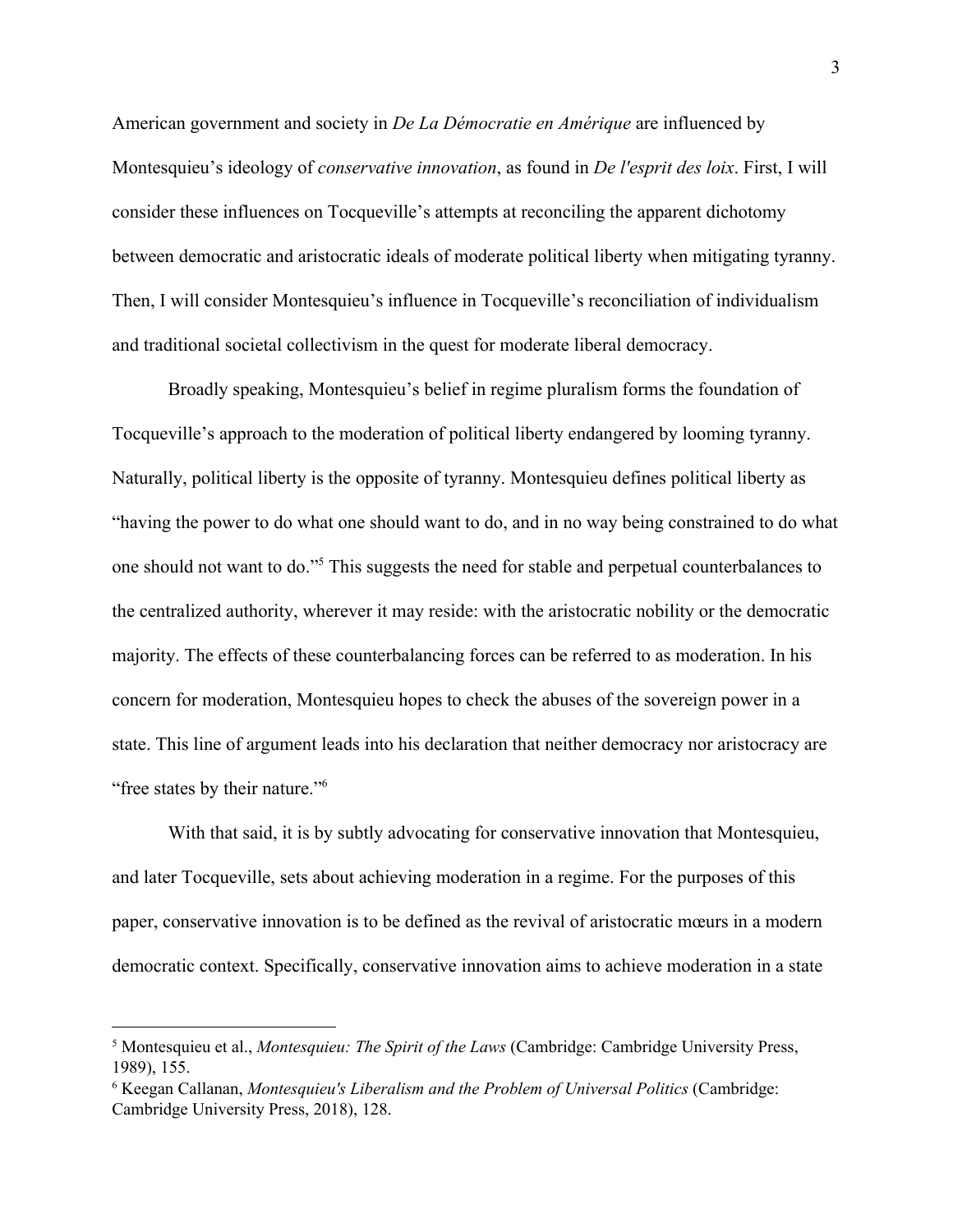by combining elements from different kinds of societies, supplementing what is deficient in a present order. This can be likened to the conception of mixed government. Correspondingly, moderation shall also be regarded as the principal impediment of tyranny. Therefore, a state too wholeheartedly devoted to one or the other sociopolitical ideal will invariably slip into dissension and tyranny, whereas a mixed government will moderate itself and liberty shall persist. Montesquieu claims that mixed government, and thus moderation, is best achieved by a tripartite distribution of powers: one legislative, one executive, and one judicial.<sup>7</sup>

I argue that Montesquieu's conception of mixed government is based upon restoring the "Gothic" governments of medieval Europe. This Gothic form was threefold, and in Montesquieu's words, constituted the "civil liberty of the people, the prerogatives of the nobility and of the clergy, and the power of the kings."<sup>8</sup> He extols this mixture of aristocracy and monarchy as the most well tempered regime on earth.<sup>9</sup> Thus, according to Montesquieu, mixed government leads to moderation, and the best way of achieving mixed government is not by looking forward into the future, but by looking back into the past. Montesquieu is convinced of the merits of bygone orders in ameliorating the ills of the present society.

I have established how Montesquieu makes use of conservative innovation in the pursuit of moderate political liberty, but I must now present Tocqueville's view. The urgent question for Tocqueville in his *Démocratie* of 1835 was how to best organize a mixed government that would moderate in a *democratic* context. Despite Montesquieu's belief, Tocqueville explicitly calls into question the possibility of "true" mixed government, likening the phenomenon to "a mere

<sup>7</sup> Callanan, *Montesquieu's Liberalism*, 129.

<sup>8</sup> Montesquieu, *The Spirit of the Laws*, 167.

<sup>9</sup> Callanan, *Montesquieu's Liberalism*, 139.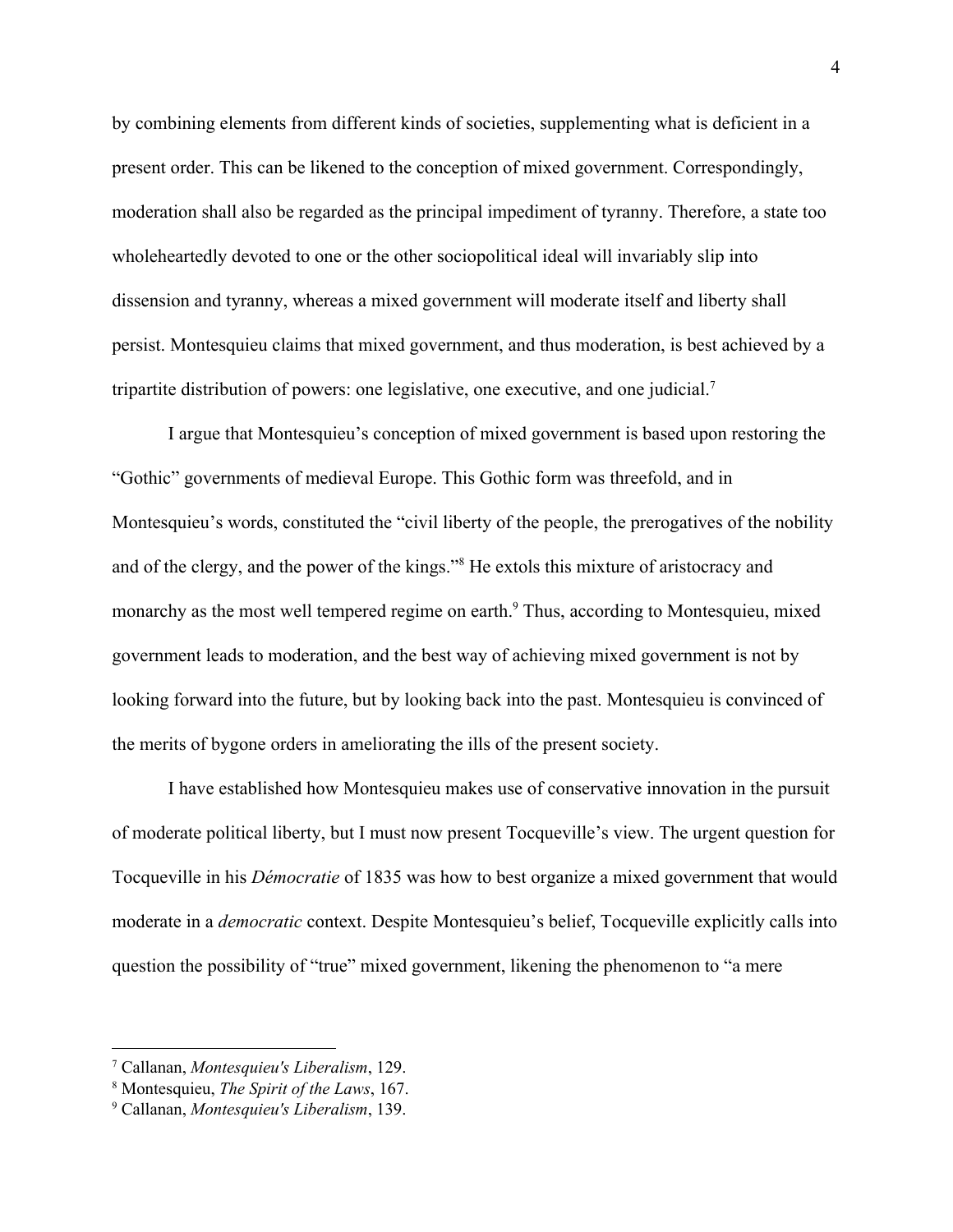chimera."<sup>10</sup> As much as Montesquieu yearns to see his absolutist Bourbon France returned to its moderate Gothic constitutionalism of the Middle Ages, Tocqueville would like to see his anarchic post-revolutionary France achieve and perpetuate moderate liberal democracy.<sup>11</sup> So, Tocqueville suggests a reevaluation of the mixed government theory Montesquieu prescribes. He explains that it is simply impossible for multiple competing principles (institutions) to be equally effective defenders of liberty, while still being in perfect opposition to each other.<sup>12</sup> He continues, that if such an arrangement was to be effected within a government, that same government would either dissolve or suffer a revolution.<sup>13</sup> Tocqueville contends that one social power always asserts an "uncontrolled and all-predominant authority."<sup>14</sup> Tocqueville explains how eighteenth-century England is often identified with Montesquieu's conception of mixed government: notably, by Montesquieu himself. Witheringly, Tocqueville cites the ultimate preponderance of the aristocracy in England over the "very powerful elements of democracy" in that nation as a prime example of why the term "mixed government" is a misnomer.

By those statements alone, it may be rashly assumed that if Montesquieu is an orthodox pluralist, Tocqueville must be an ultra particularist. However, the solution Tocqueville posits to combat the destabilizing tendencies of the particularist preponderance of one sociopolitical principle—which in the case of democracies would be unchecked popular sovereignty—is in fact the incorporation of moderating elements.<sup>15</sup> Tocqueville specifically advocates for the introduction, or rather reintroduction, of principles inherently absent in the laws of democracy

13 Ibid.

<sup>10</sup> Alexis de Tocqueville, *Democracy in America*, Vol.1 (Colonial Press, 1900), 264.

<sup>11</sup> Callanan, *Montesquieu's Liberalism*, 139.

<sup>12</sup> Tocqueville, *Democracy in America*, Vol.1, 264.

<sup>14</sup> Ibid.

<sup>15</sup> Ibid., 265.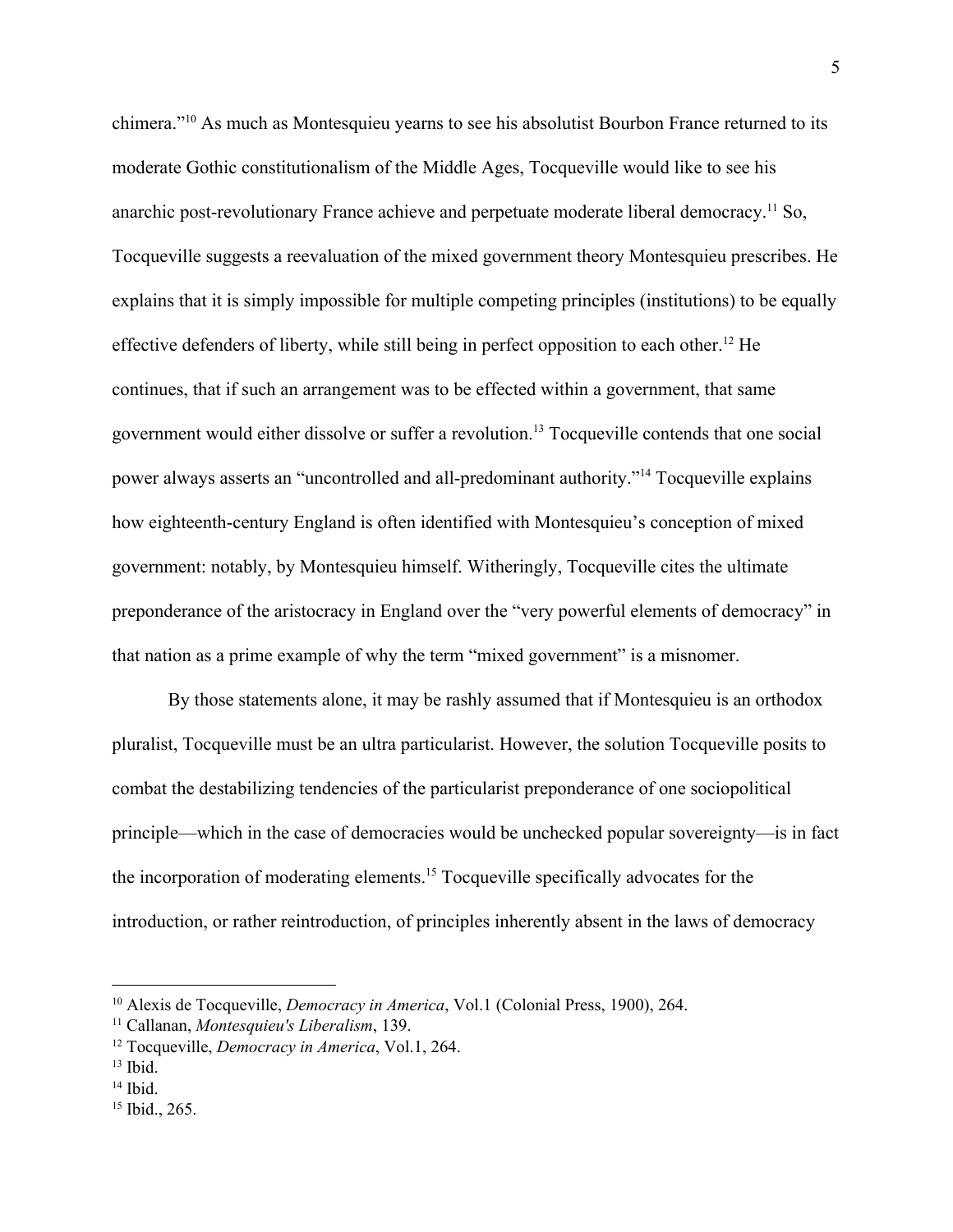brought about by the mœurs of his countrymen.<sup>16</sup> This is a fundamental conclusion of *Democracy in America*. That is, mixed mœurs, but not mixed government, best combat tyranny. Tocqueville, in conceding the weaknesses of pluralism, still refuses to surrender to particularism. Rather than departing from Montesquieu's espousal of regime pluralism, Tocqueville uses this pluralism to moderate democracy. This is conservative innovation. In theory, the stage has been set for aristocratic and democratic ideals to no longer oppose one another, but to enhance each other.

Now I will explore the sources of the aristocratic ideals which sustain moderate liberty in democratic practice, as communicated in *De La Démocratie en Amérique*. More vital to the discussion hitherto, I will also show that these elements of conservative innovation are reminiscent of Montesquieu. Tocqueville declared that "the goal is not to reconstruct an aristocratic society, but to bring forth liberty from the midst of the democratic society in which God has decreed we must live."<sup>17</sup> Tocqueville admits that the hallmarks of democracy, namely popular sovereignty and the unlimited power of the majority, are not things to be feared in and of themselves, but that they are naturally deficient and easily corrupted. This means that they may quickly devolve from forces of liberty, into forces of tyranny. Because of the mutability of the democratic laws in America, Tocqueville implies that the solution to the looming tyranny of the majority must be sought from outside the laws.<sup>18</sup> Undoubtedly, he means to find them from outside government altogether.<sup>19</sup>

<sup>16</sup> Tocqueville, *Democracy in America*, Vol.1, 266.

<sup>17</sup> Annelien de Dijn, *French Political Thought from Montesquieu to Tocqueville: Liberty in a Levelled Society?* (Cambridge: Cambridge University Press, 2008), 150.

<sup>18</sup> Tocqueville, *Democracy in America*, Vol.1, 265.

<sup>19</sup> Ibid.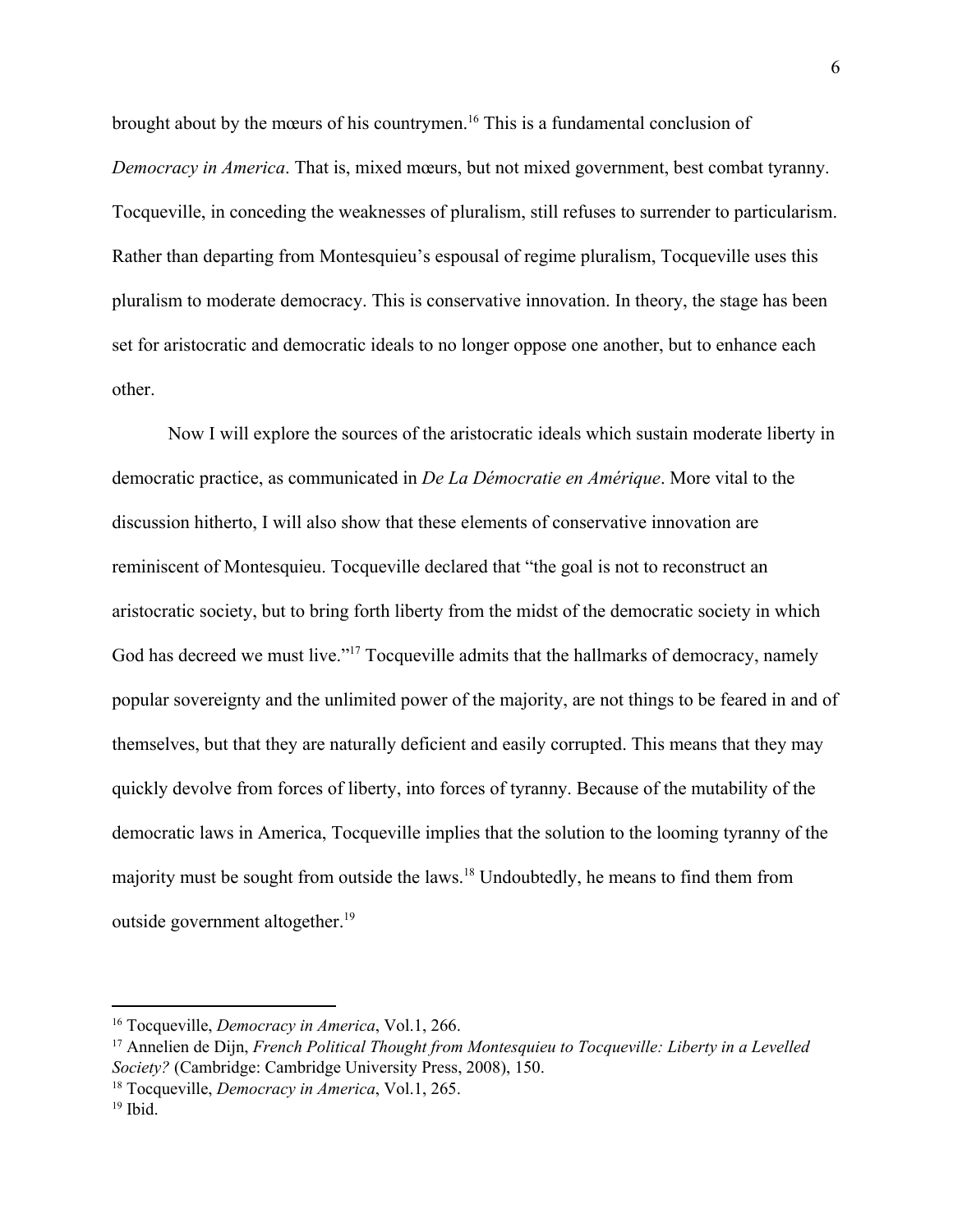While Montesquieu seeks the outright reestablishment of aristocratic institutions,

Tocqueville invokes aristocratic ideals of society as "a model to be imitated."<sup>20</sup> Montesquieu had sought the *pouvoirs intermédiaires*, or intermediary powers, to function as a "power able to check its source."<sup>21</sup> In a monarchy, Montesquieu identifies these intermediary powers with the aristocracy.<sup>22</sup> He notes the inherent desirability of the aristocracy as a decentralizing force within society, wherein the otherwise unchecked power of the central authority is curbed.<sup>23</sup> An intermediary power as such not only moderates a regime, but also reinforces the political liberty of the people. For Montesquieu, the reawakening of an ancient intermediary power like the aristocracy is seen as ideal in retarding tyranny. Tocqueville, on the other hand, refuses to reincarnate old aristocratic political institutions in this new democratic social order.<sup>24</sup> Instead, he desires the incorporation of aristocratic ideals within the preferred institutions of democratic society. As a result, Tocqueville seeks to establish these intermediate powers in "local political governing bodies, political associations, and civil associations."<sup>25</sup> Aristocratic ideals shall then become embodied in the democratic practice of free association. Ultimately, Tocqueville prefers to keep in step with democratic traditions and nomenclature, but his underlying conclusions remain in step with Montesquieu's conservative innovation. One way or another, ancient aristocratic ideals must be reconciled with modern democratic principles in the successful pursuit of moderation and political liberty.

<sup>20</sup> de Dijn, *French Political Thought,* 149.

<sup>21</sup> Callanan, *Montesquieu's Liberalism*, 134.

<sup>22</sup> Montesquieu, *The Spirit of the Laws*, 167.

<sup>23</sup> Callanan, *Montesquieu's Liberalism*, 135.

<sup>24</sup> de Dijn, *French Political Thought,* 151.

<sup>25</sup> Welch, *De Tocqueville,* 91.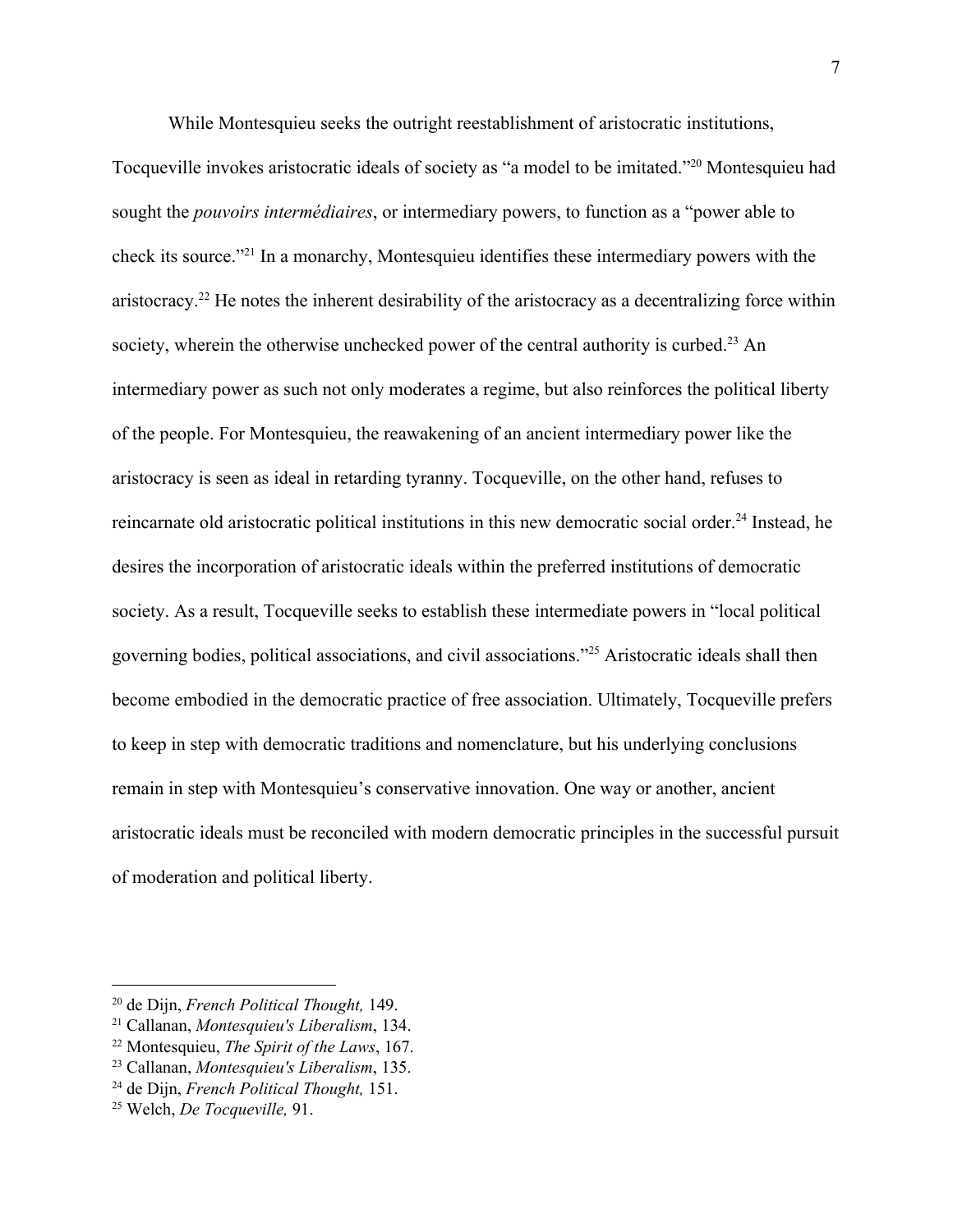At this point, my attention will shift to the degree of Montesquieu's influence on Tocqueville's conception of individualism, and the solutions to the inherent threat it poses to cohesion in civil society. I shall demonstrate that Montesquieu's negative conception of individualism informs Tocqueville's defining and casting of that same characteristic as the chief peril to democracy. Montesquieu hails public virtue as the spring of moderation in a democracy. <sup>26</sup> In *De l'esprit des loix*, he defines public virtue simply as a desire to achieve the public good. He warned, writing "when that virtue [seeing one's own interest in the common interest] ceases, ambition enters those hearts that can admit it, and avarice enters them all. $27$  Montesquieu's principles of democracy in the *Spirit of the Laws* support the notion that it is not merely through the political sphere that a nation promotes liberal moderation, but also the civil sphere. Following this train of thought then, it also must be true that tyranny may spring from the civil sphere as well as from the political sphere. Correspondingly, Tocqueville avers that the guiding principle of democratic civil society, namely equality, can exist without a correspondent political liberty.<sup>28</sup> In this lies the danger. The individualism caused by excessive equality separates man from his contemporaries, his fellow-citizens, thus threatening to "confine him entirely within the solitude of his own heart."<sup>29</sup> What is described resembles a crisis of mœurs, which Tocqueville fears will translate into a crisis of political liberty. This Tocquevillian connection between mœurs and laws is purely an adaptation of Montesquieu.

In criticizing the individualist effects of excessive equality, Tocqueville applies the ideology of conservative innovation to find a cure. Tocqueville differs his conception of public

<sup>26</sup> Montesquieu, *The Spirit of the Laws*, 22.

<sup>27</sup> Ibid., 23.

<sup>28</sup> Alexis de Tocqueville, *Democracy in America*, Vol.2 (Colonial Press, 1900), 99-100.

<sup>29</sup> Ibid., 106.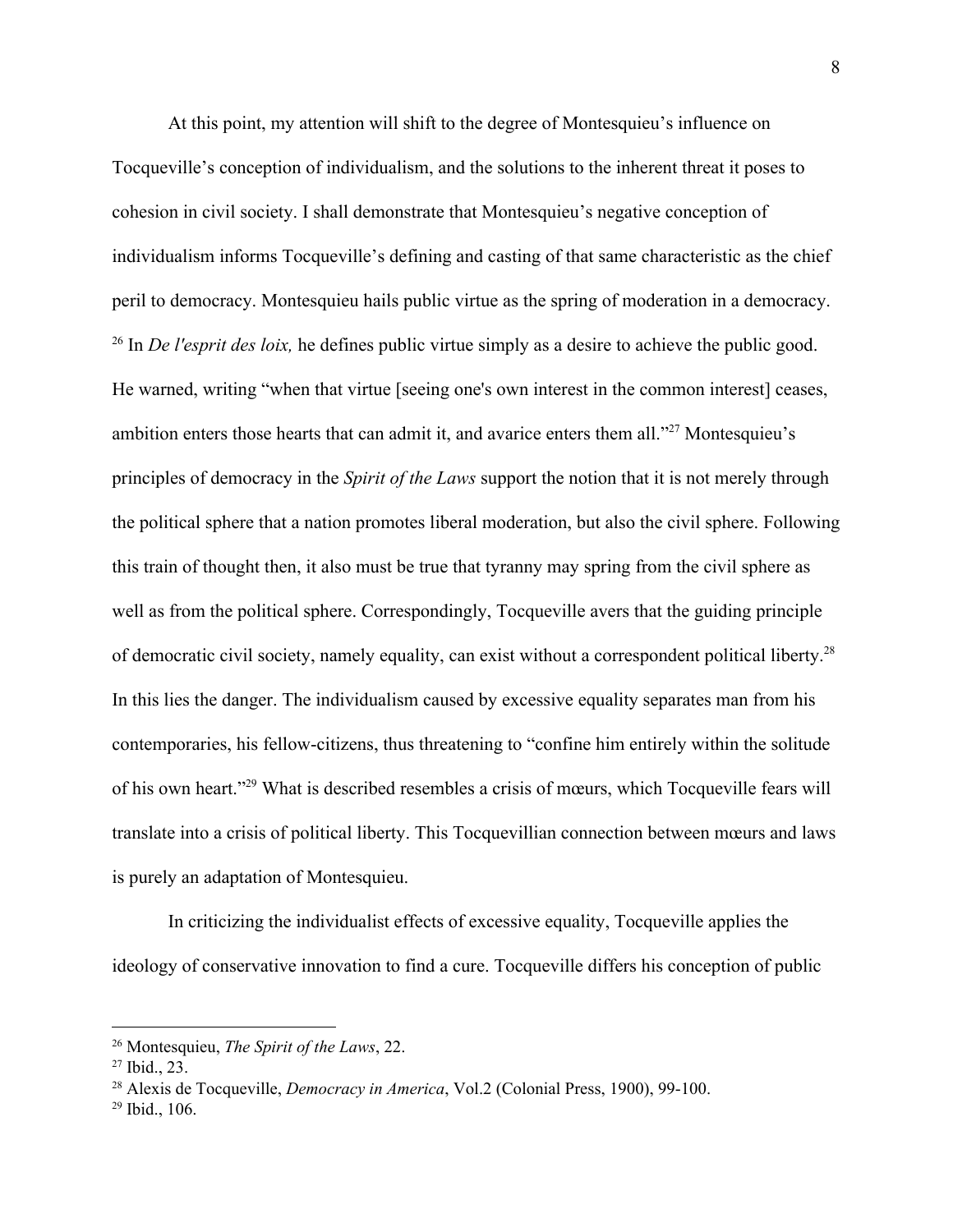virtue from Montesquieu's in nothing but name, calling it "the principle of interest rightly understood."<sup>30</sup> Tocqueville himself defines individualism as a feeling which "disposes each member of the community to sever himself from the mass of his fellow-creatures; and to draw apart with his family and friends; so that after he has thus formed a little circle of his own, he willingly leaves society at large to itself."<sup>31</sup> Tocqueville elaborates that citizens of the United States are taught from infancy to "rely upon [their] own exertions in order to resist the evils and difficulties of life." $32$  He continues, charging that the American "looks upon social authority with an eye of mistrust and anxiety, and he only claims its assistance when he is quite unable to shift without it."33

As underscored by Sheldon Wolin, Tocqueville points to an "aristocratic past to criticize the democratic present."<sup>34</sup> In his discussion of individualism, Tocqueville explains that aristocratic institutions "have the effect of closely binding every man to his fellow citizens."<sup>35</sup> Something which is inevitably lost in the extreme levelling of society. He hauntingly tells, "those who went before are soon forgotten... of those who will come after no one has any idea."<sup>36</sup> There is a romance, a charm, and an overall chivalric appeal to aristocratic conceptions of community and corporativism as described by Tocqueville.<sup>37</sup> The past organization of separate classes and professions perpetuated a belief of public virtue among citizens mainly because the benefits of human fellowship were clearly visible.<sup>38</sup> Tocqueville proclaims that "Aristocracy had made a

<sup>30</sup> Tocqueville, *Democracy in America*, Vol.2, 129.

<sup>31</sup> Ibid., 104.

<sup>32</sup> Tocqueville, *Democracy in America*, Vol.1, 191.

<sup>33</sup> Ibid.

<sup>34</sup> de Dijn, *French Political Thought,* 151.

<sup>35</sup> Tocqueville, *Democracy in America*, Vol.2, 105.

<sup>36</sup> Ibid.

<sup>37</sup> Ibid., 104.

<sup>38</sup> Ibid., 105.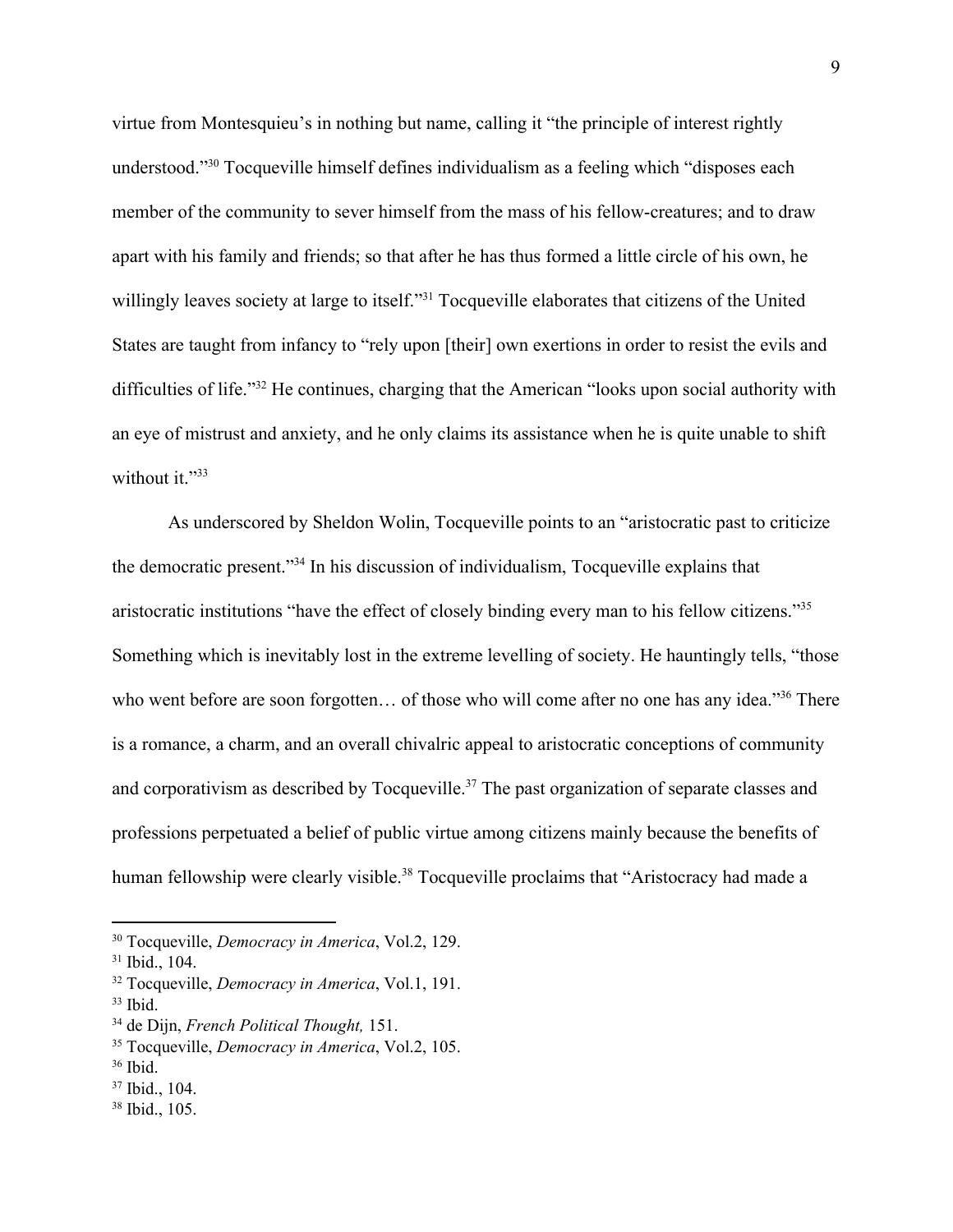chain of all the members of the community, from the peasant to the king."<sup>39</sup> Every person was somehow dependent on the other, and valued one another's role in the society they all shared. Tocqeuville spotlights the aristocratic community, and how each citizen sees "a man above himself whose patronage is necessary to him, and below himself another man whose cooperation he may claim."<sup>40</sup> There was an innate sense among people that in lifting each other up, they were additionally lifting themselves up. Tocqueville aptly calls this humanitarian achievement the "the principle of interest rightly understood," since man "serves himself [best] in serving his fellow-creatures."<sup>41</sup> The far-reaching benefits of such brotherhood and belonging among mankind deserve reflection.

Finally, if virtue is the lifeblood of moderation in a democracy, and aristocracy offers a reminder of what virtue once did achieve in a society, then the solution Tocqueville is encouraging to individualism must pertain to conservative innovation. Tocqueville insists that in an aristocratic society, the aristocrats themselves—as private individuals and as a body—constitute natural associations.<sup>42</sup> Likewise, artificial associations are free institutions meant to promote virtuous mœurs such as morality, religion, public order, and commerce, among others.<sup>43</sup> The aforementioned are all elements that invariably nurture social relations between citizens and prevent their individualist retreat into solitude. Therefore, by synthetically recreating aristocratic social bonds through public associations, virtuous mœurs may be reintroduced, and liberal moderation can once more persevere.

<sup>39</sup> Tocqueville, *Democracy in America*, Vol.2, 105.

<sup>40</sup> Ibid.

<sup>41</sup> Ibid., 129.

<sup>42</sup> Ibid., 117.

<sup>43</sup> Tocqueville, *Democracy in America*, Vol.1, 192.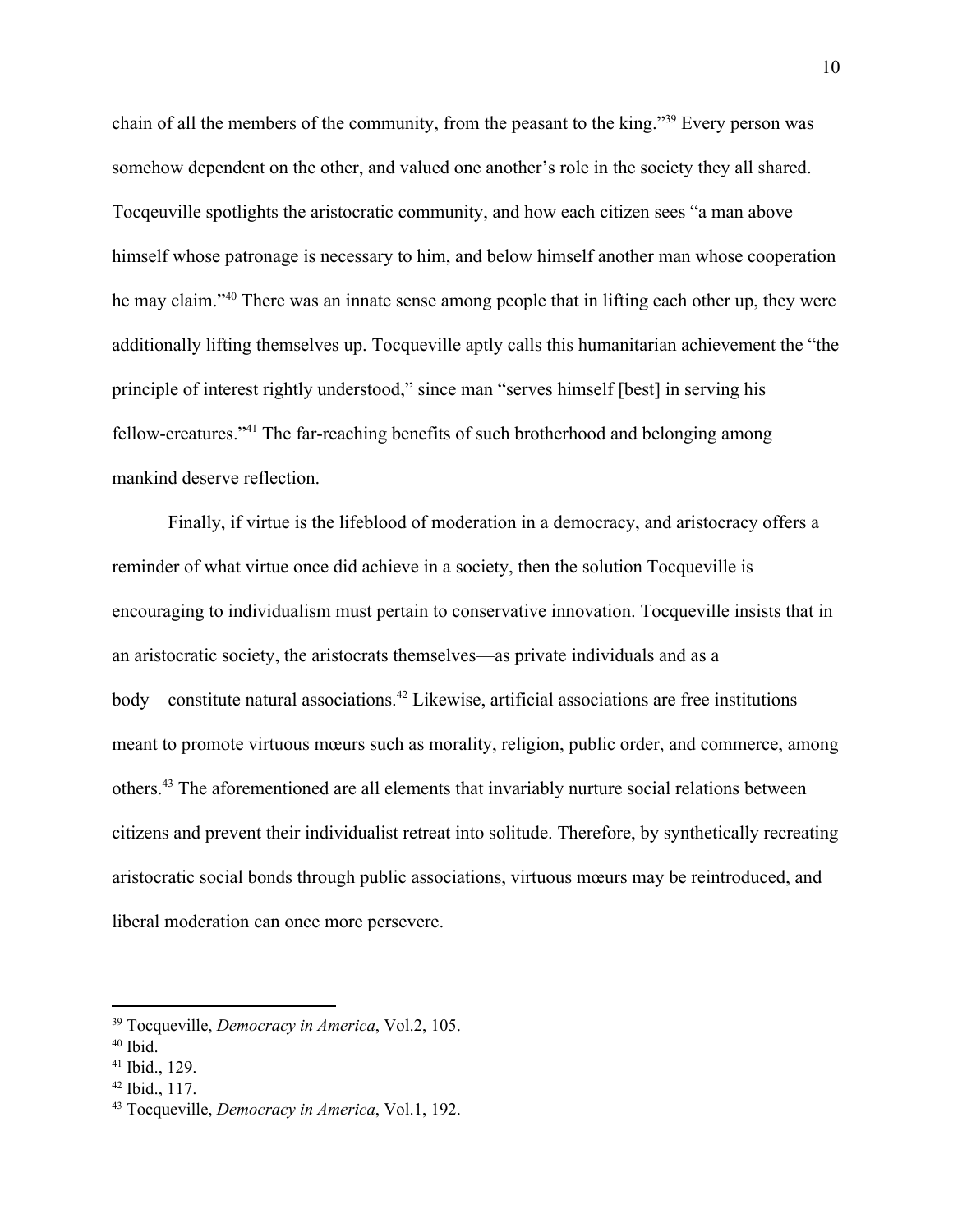History is not static. In the fullness of time, the divergent courses of human affairs shall always provide humans a way back to their true nature. After the democracies of antiquity were subjugated by the Romans, the light of democracy did not shimmer on this earth again until the modern age. If democracy is our nature, then as Tocqueville was keen to discover, the moderation resulting from conservative innovation is the key to taming its inevitable shortcomings. The Revolution of 1789 presented a great existential trial to Tocqueville's French world. In addressing the question of his partisanship in *De La Démocratie en Amérique*, Tocqueville declared, "I have undertaken not to see differently, but to look further than parties, and whilst they are busied for the morrow I have turned my thoughts to the Future."<sup>44</sup> Consequentially, Tocqueville sought the past in order to build a bridge to a future worth living for. By looking back a hundred years to Montesquieu for answers, Tocqueville had already enlisted the first lesson Montesquieu had to offer: that is, the value of history. The second lesson was that history is, by all means, not static. I have advocated for a reading of both Montesquieu and Tocqueville which considers the sheer plurality of their thought. A plurality wherein conservatism meets liberalism, and is better for it. Aristocratic ideals are not only made compatible with, but favorable to a democratic state. In this way, Tocqueville took and more fully realized Montesquieu's vision of sustainable liberal moderation. In the words of La Rochefoucauld, "*Absence diminishes small loves and increases great ones, as the wind blows out the candle and fans the bonfire.*"<sup>45</sup> Perhaps it is only after a society is lost, that its true merits

<sup>44</sup> Tocqueville, *Democracy in America*, Vol.1, 16.

<sup>45</sup> Arthur M. Eastman, ed., *The Norton Reader: An Anthology of Expository Prose* (New York, NY: Norton, 1973), 798.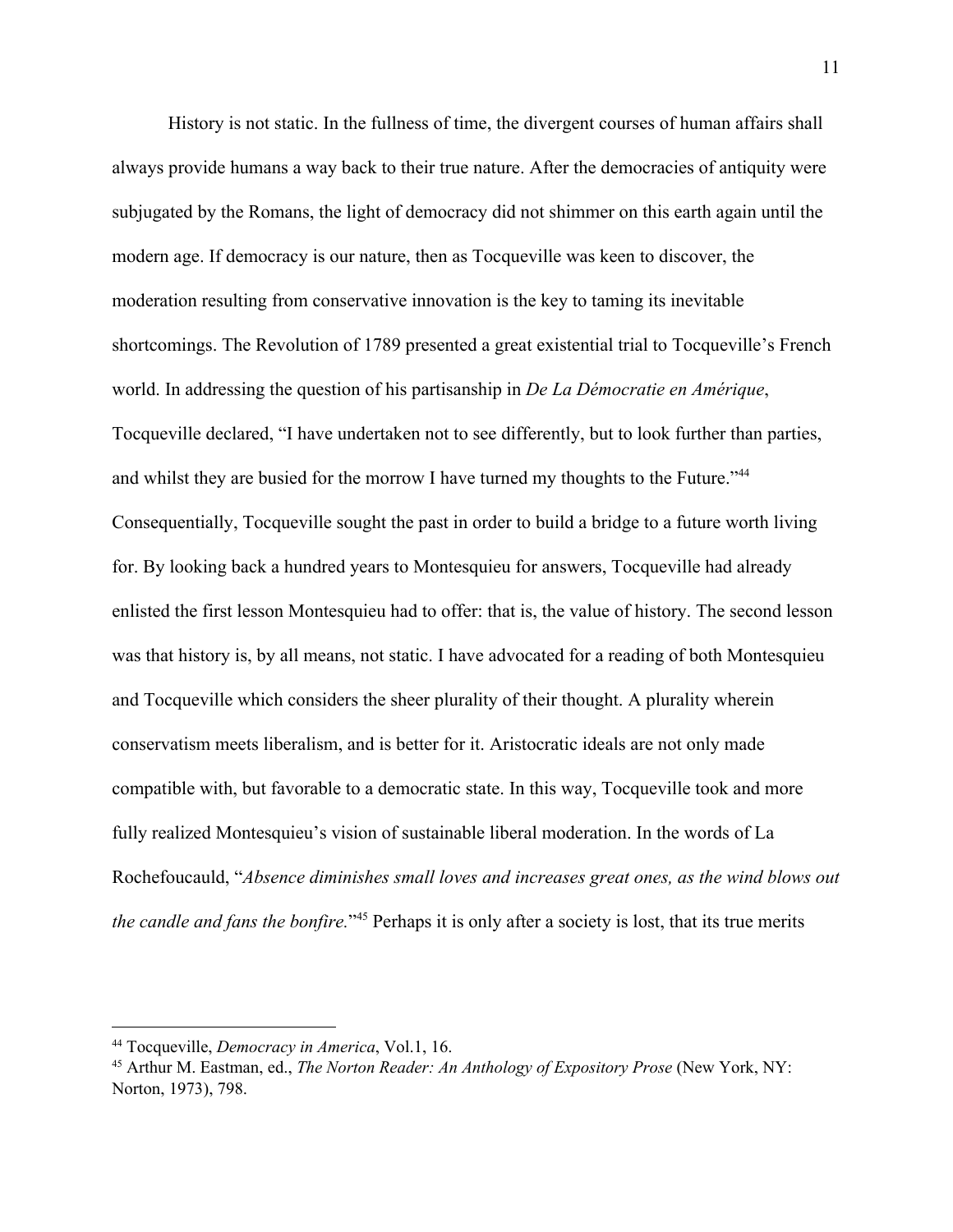may be discovered. If in that society there existed anything that was noble, or lovely, or right, surely its absence would not be for long.

**Word Count: 2588**